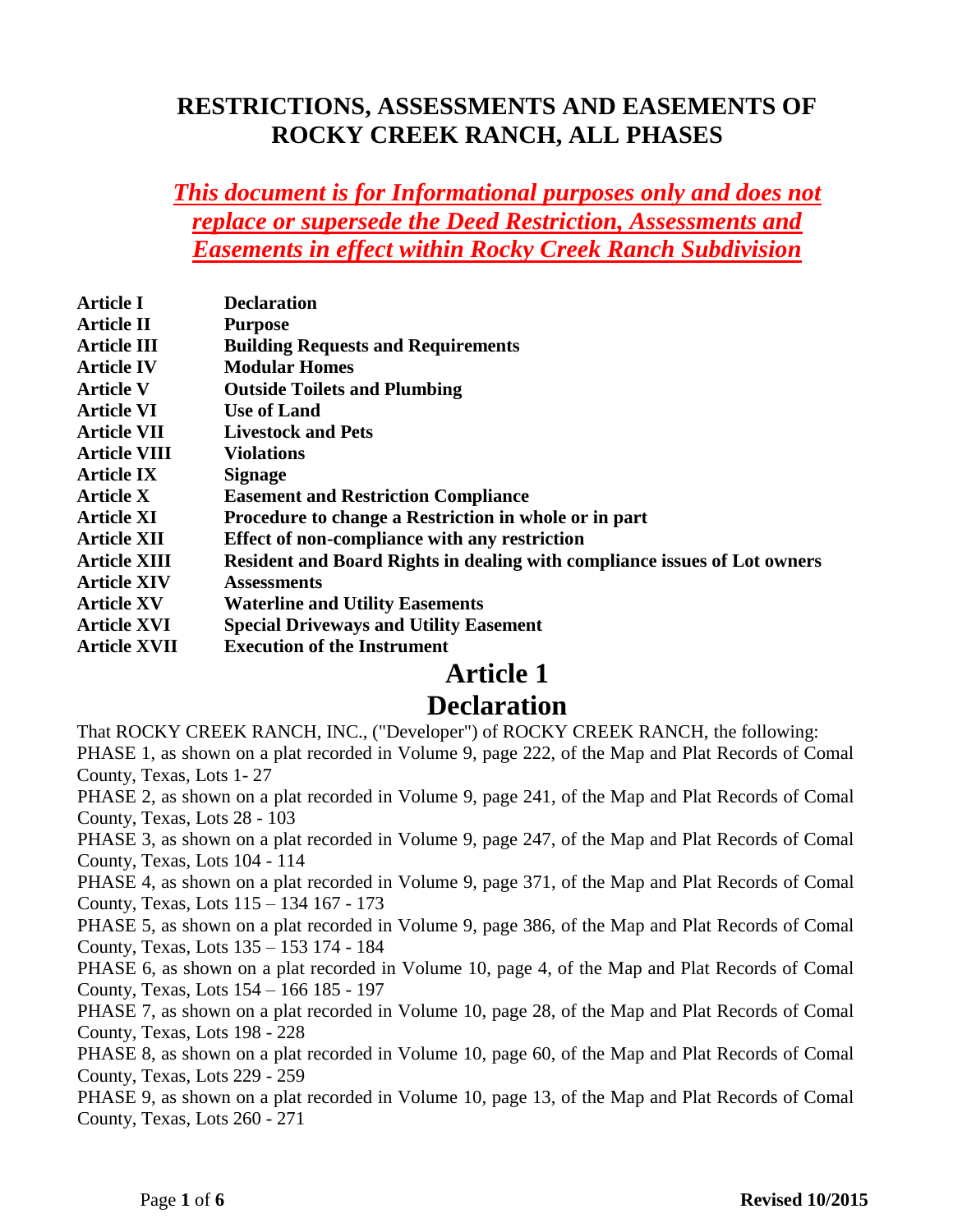PHASE 10, as shown on a plat recorded in Volume 10, page 209, of the Map and Plat Records of Comal County, Texas, Lots 272 - 340

PHASE 11, as shown on a plat recorded in Volume 10, page 332-333, of the Map and Plat Records of Comal County, Texas, Lots 341 - 377

PHASE 12, as shown on a plat recorded in Volume 11, pages 78-79, of the Map and Plat Records of Comal County, Texas, Lots 378 - 414

PHASE 13, as shown on a plat recorded in Volume 11, pages 223-224, of the Map and Plat Records of Comal County, Texas, Lots 415 -441

PHASE 14, as shown on a plat recorded in Volume 11, pages 299-301, of the Map and Plat Records of Comal County, Texas, Lots 442 - 526

PHASE 15, as shown on a plat recorded in Volume 12, pages 7 & 8, of the Map and Plat Records of Comal County, Texas, Lots 527 - 528

PHASE 16, a on a plat recorded in Volume 12, pages 35-37, of the Map and Plat Records of Comal County, Texas, Lots 529 - 598

does hereby impress all the property included in such subdivision with the following restrictions:

## **Article 2**

#### **Purpose**

The property herein described shall be used solely for new single family residential purposes, and only one single family residence may be constructed on each lot.

### **Article 3 Building Requests and Requirements**

No building, fence or structure of any type shall be erected, placed or altered on any lot until the design and construction plans and specifications and a plat showing the location of the structure on said lot have been approved by the Architectural Control Committee as to quality of workmanship and materials, harmony of external design with respect to topography and finish grade elevation. Under ordinary topographical circumstances the building will be required to be set back 25 feet from roadways bordering the tract. Any deviation from this must first be approved in writing by the Comal County Engineering Office. The Committee's approval or disapproval as required in these covenants shall be set out in writing and in the event the Committee or its designated representatives fail to approve or disapprove plans within thirty (30) days after said plans and specifications have been submitted to it, approval will not be required and the related covenants shall be deemed to be fully complied with.

No building, other than a single family residence containing not less than 1250 square feet, exclusive of open or screen porches, breezeways, carports, garages and patios, shall be erected or constructed on any residential tract or lot, and no garage may be erected except simultaneously with or subsequent to erection of a residence. All buildings must be completed not more than fourteen (14) months after laying foundations. Servant's quarters and guest houses may be constructed to the rear of a permanent residence. All buildings must be completely enclosed from the ground level to the lower portion of outside walls so as to maintain a neat appearance and remove posts or piers (except those supporting raised porches) from outside view.

Lot owners with "adjacent lots", as defined in Chapter 209 of the Texas Property Code, being:

(A) A lot that is contiguous to another lot that fronts on the same street;

(B) With respect to a corner lot, a lot that is contiguous to the corner lot by either a side property line or a back property line; or

(C) If permitted by the dedicatory instrument, any lot that is contiguous to another lot at the back property line, may use said lot for residential purposes without election of a residential structure on said lot.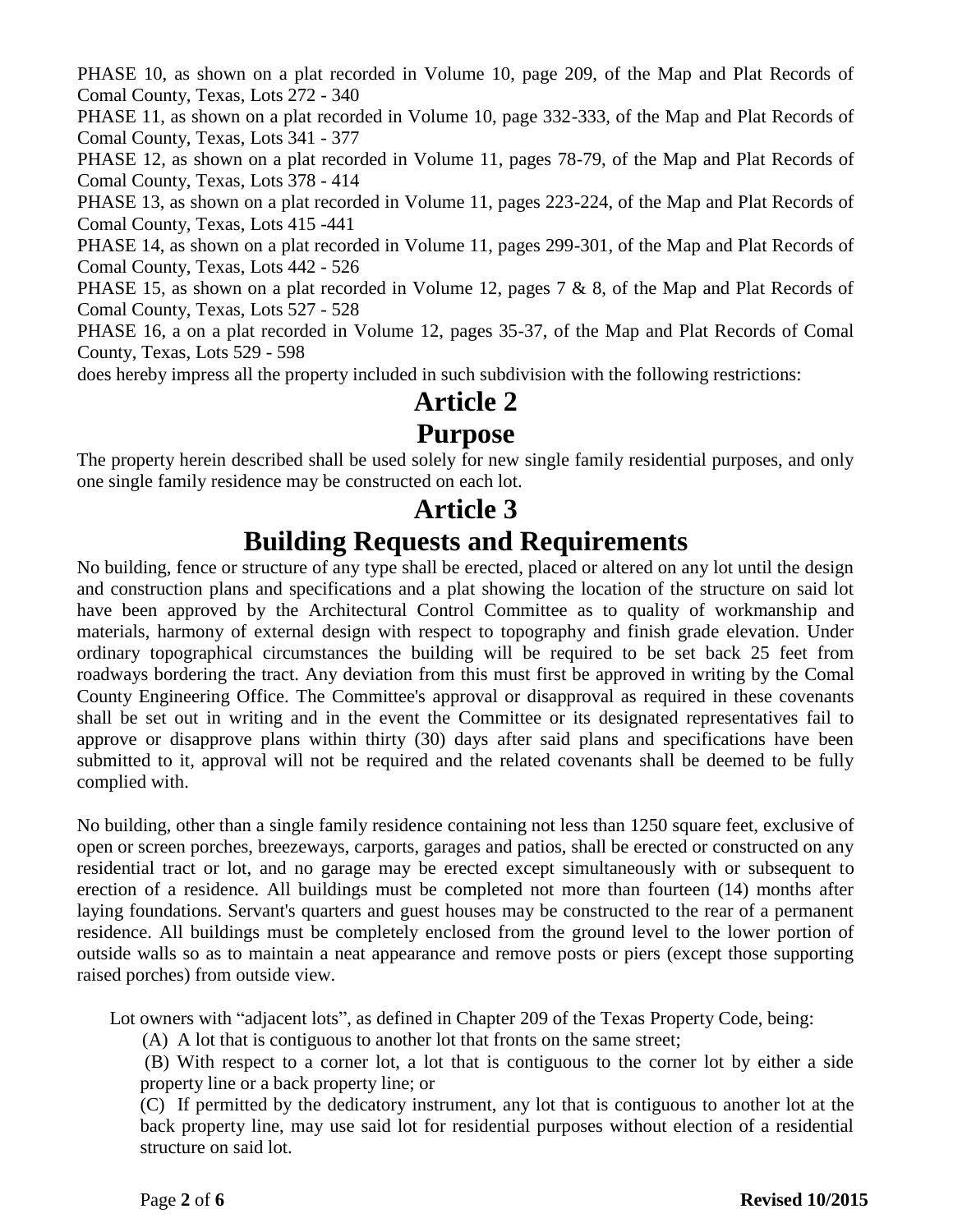"Residential purpose" with respect to the use of a lot:

(A) Means the location on the lot of any building, structure, or other improvement customarily appurtenant to a residence, as opposed to use for a business or commercial purpose; and (B) Includes the location on the lot of a garage, sidewalk, driveway, parking area, children's swing or playscape, fence, septic system, swimming pool, utility line, or water well and, if otherwise specifically permitted by the dedicatory instrument, the parking or storage of a recreational vehicle.

Lot Owners wishing to avail themselves of this privilege are required to fill out the Adjacent Lot Document and obtaining ACC approval prior to placing any items on the adjacent lot.

No material of any kind shall be placed or stored on any lot except for construction materials after construction of a permanent building has begun. The Architectural Control Committee may notify the record owner of the lot by Certified U. S. Mail of such violations, and if the violation is not corrected and the subject materials not removed within ten days after the mailing of such notice, the Architectural Control Committee may remove said material from the property, dispose of such material, and charge the record owner of the lot with removal and disposition costs, and the Architectural Control Committee shall have no liability to said owner of the lot by virtue of the exercise of such right to removal.

No removal of trees or excavation of any materials other than for landscaping, construction of buildings, driveways, etc., will be permitted without the written permission of the Architectural Control Committee.

## **Article 4 Modular Homes**

No mobile home, double wide mobile home or house trailer shall be placed on any tract at any time. New modular homes may be moved onto a tract only with the express prior approval of the Architectural Control Committee. The Phases that are affected by this condition are: Phases 1- 13 inclusive. Phases 14-16 inclusive prohibit mobile home, double wide mobile home house trailer or Modular homes from being moved onto a tract.

No tent, garage, barn or other outbuilding erected on the tract shall at any time be used as a residence temporarily or permanently, nor shall any structure of a temporary character be used as a residence, except that camping trailers with sanitary facilities may be used for weekend and vacation camping up to a maximum of seventeen (17) consecutive days prior to construction of a building on the property.

## **Article 5 Outside Toilets and Plumbing**

No outside toilet shall be installed or maintained on any lot and all plumbing shall be connected with a sanitary sewer or septic tank approved by the State and local Department of Health.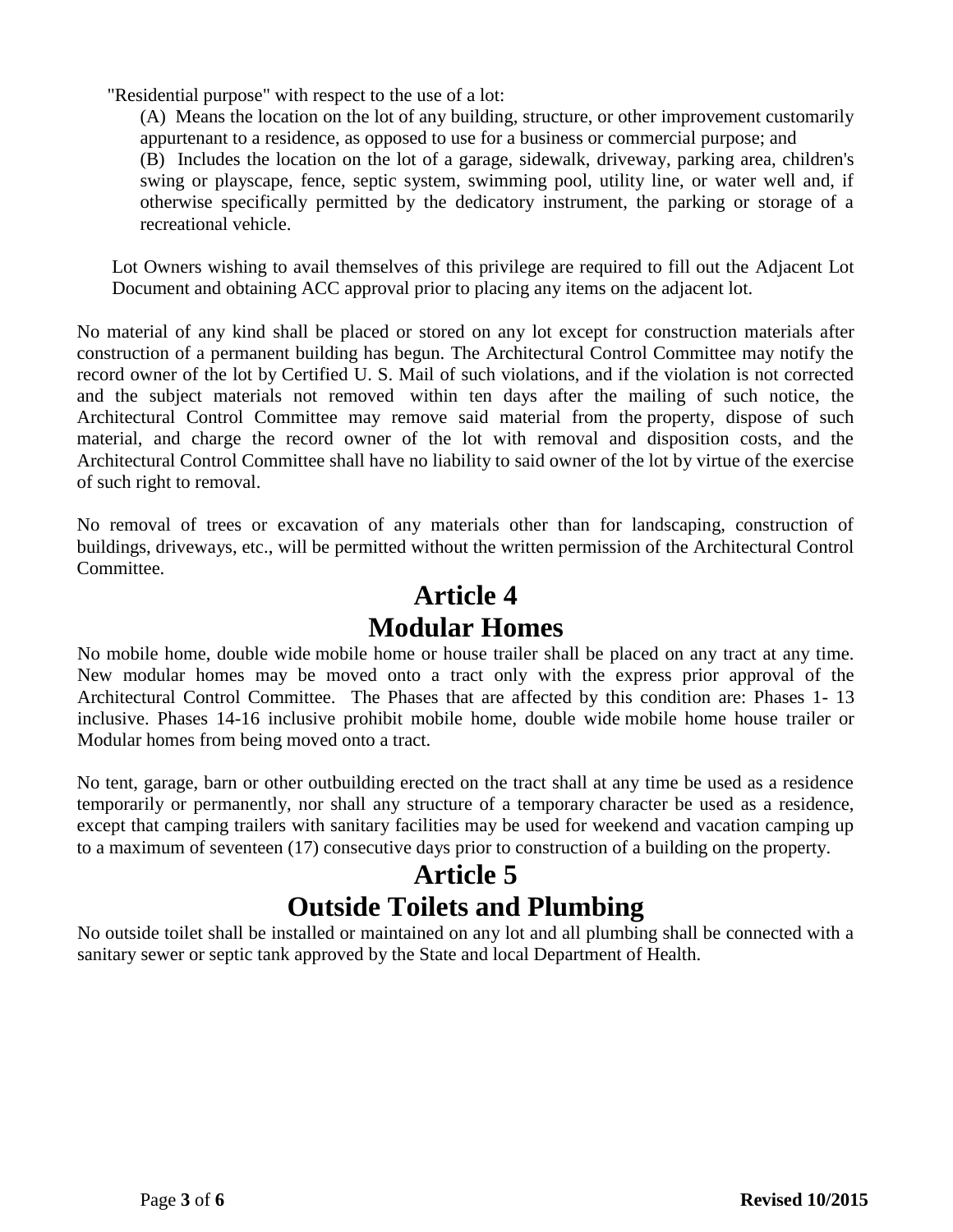## **Article 6 Use of Land**

No noxious, offensive, unlawful or immoral use shall be made of any lot or tract. No lot shall be used or maintained as a dumping ground for rubbish. Trash, garbage or other waste shall not be kept except in sanitary containers. All incinerators or other equipment for the storage or disposal of such material shall be kept in a clean sanitary condition. No junk, wrecking or auto storage yards shall be located on any lot, and no heavy equipment, dump truck, material (except material to be used in construction of the residence on the lot or tract) or non-operating automobiles shall be stored on (or parked in the roadway in front of) any lot. All lots containing a residence shall be suitably maintained and mowed to preserve the beauty of the subdivision.

## **Article 7 Livestock and Pets**

No livestock of any kind shall be raised, bred, or kept on any lot except one horse or one cow per 9/10th acre on tracts 9/10th of an acre or larger. Dogs, cats, or other household pets may be kept, provided that they are not used, bred or maintained for any commercial purposes, are not allowed to run loose in the subdivision, and do not constitute a nuisance to other property owners in Rocky Creek Ranch Subdivision (all phases) by creating excessive noise or odors.

# **Article 8 Violations**

The Architectural Control Committee shall have the right, after ten (10) days written notice to the lot owner by U. S. Certified Mail, to authorize the Board of Directors to correct any violation of this restriction by cleaning or mowing the lot, and removing trash there from, and charge the lot owner with the costs of such maintenance, which charge shall operate as an additional maintenance lien against the lot. Neither the Architectural Control Committee nor the Board of Directors shall have any liability to the lot owner for trespass or for the property removed as necessary to clean the lot.

## **Article 9 Signage**

No sign of any kind shall be displayed to the public view on any lot except one sign of not more than five (5) square feet, advertising the property for sale or rent, or signs used by a builder to advertise the property during the construction and sales period.

## **Article 10 Easement and Restriction Compliance**

All lots are subject to easements and restrictions now of record and are subject to any applicable rules and regulations of Comal County.

#### **Article 11 Procedures to change a Restriction in whole or in part**

These covenants shall be binding for a period of thirty (30) years from the date they are filed for record in the Official Public Records of Real Property of Comal County, Texas, unless changed or amended as provided herein. Said covenants shall be automatically extended, upon the expiration of said term, for successive periods of ten years each. The record owners of legal title of fifty-one (51%) percent of the lots of all recorded phases of Rocky Creek Ranch Subdivision as shown by the Official Public Records of Real Property of Comal County, Texas, may amend or change said covenants in whole or part at any time. Any change or amendment shall be set forth and evidenced by a successor instrument bearing the signatures of the requisite number of record owners and the recording of same in the office of the County Clerk of Comal County, Texas.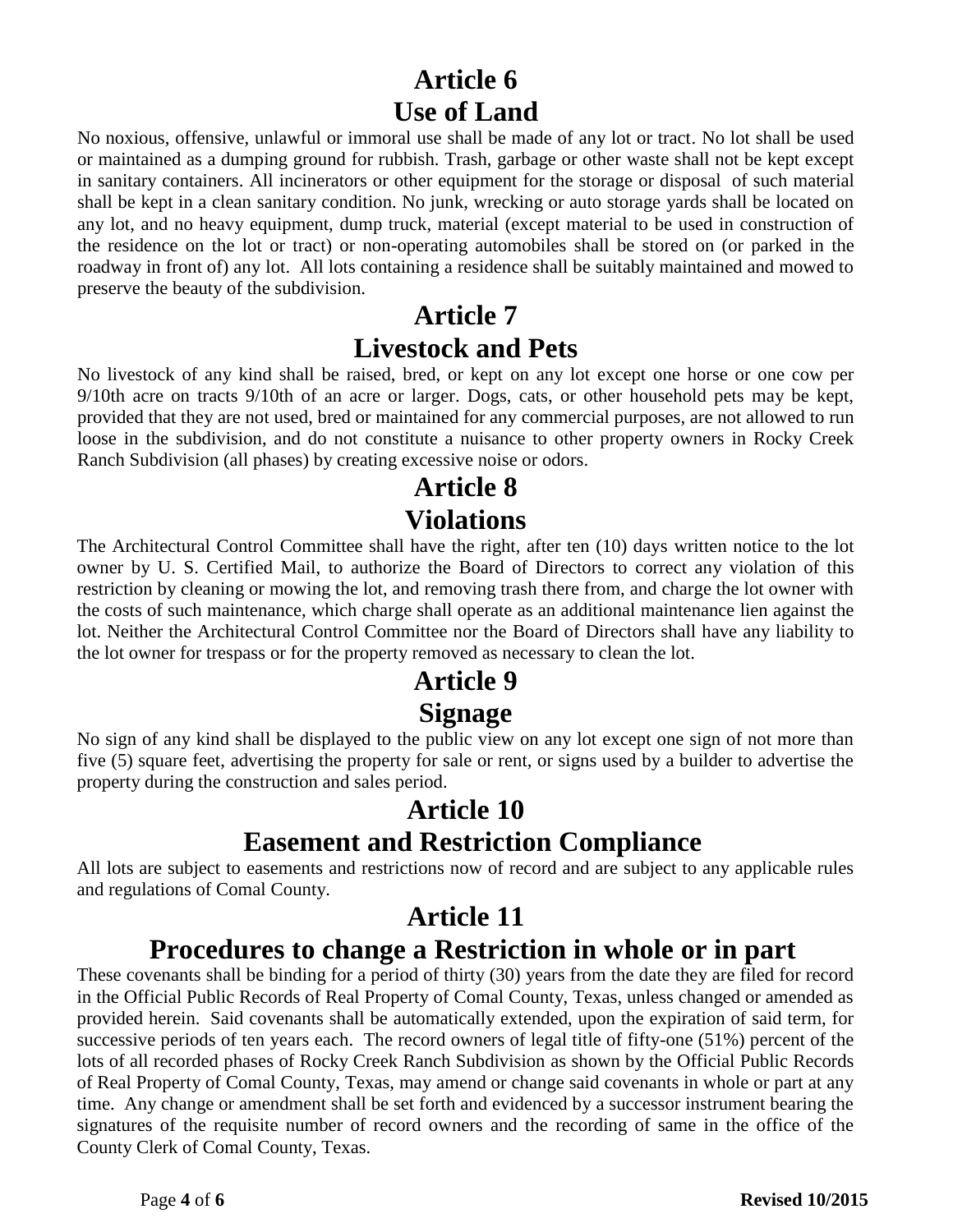## **Article 12**

#### **Effect of non-compliance with any restriction**

Failure to comply with any one of these covenants or restrictions or invalidation of any one of these covenants or restrictions by judgment of any Court shall in no way affect any of the other provisions which shall remain in full force and effect. An uncorrected violation of one of these restrictions by one or more lot owners in the subdivision shall not invalidate restrictions with respect to future violations of that restriction.

## **Article 13**

# **Resident and Board Rights in dealing with compliance issues of Lot owners**

If the parties hereto or any of them or their heirs or assigns shall violate any of the covenants herein, it shall be lawful for the Board of Directors and/or any other person or persons owning any real estate restricted in the same way (including all phases of Rocky Creek Ranch), to prosecute any proceedings at law or in equity against the person or persons violating or attempting to violate any such covenant and either to enjoin him or them from doing so or to recover damages, plus court costs and attorney's fees for such violations.

All covenants and restrictions herein shall be binding upon any person purchasing, renting, leasing, using, or visiting the lots in the subdivision, and any successor, heir, assign and Grantee of any lot owner. The covenants and restrictions herein are for the benefit of the entire subdivision and all present and future lot owners therein.

# **Article 14**

#### **Assessments**

In addition to the covenants, restrictions and reservations stated above, each lot shall be subject to a water assessment of \$600.00 for the purpose of installing a water system to bring water to the lot. Said water assessment shall be due and payable to Rocky Creek Ranch, Inc., or its assigns on or before six (6) months after the lot is conveyed by Rocky Creek Ranch, Inc.

An assessment of \$5.00 per month is hereby assessed against each lot owner in the subdivision, regardless of the number of lots owned by a lot owner (either a single person or husband and wife owning jointly), each lot owner shall be liable only for one \$5.00 per month assessment. Such assessment shall be due and payable to the Rocky Creek Maintenance Corporation on the first of each month, beginning January 1, 1991, and may be paid annually in advance. On January 1, 1996, and every five years thereafter, this assessment shall be increased by Rocky Creek Maintenance Corporation to an amount not to exceed the increase in the U.S. Department of Labor's Consumer Price Index (or comparable index, if no longer available) for the previous five year period. This assessment shall be secured by a lien on the lot, which can be judicially foreclosed after the assessment is six months delinquent. All costs of suit, including attorneys' fees, shall be paid by the delinquent lot owner and shall be secured by a lien on the lot. Provided, however, this maintenance fee assessment is hereby waived if Developer fails to provide a park with swimming pool for the property owners of Rocky Creek Ranch.

An assessment other than the regular or special assessment may be assessed against a property owner in accordance to the provisions outlined in Texas Property Code: Section 209.005(i) (copy and reproduction policy) or Section 209.0057(b-4) (costs of conducting a vote recount)